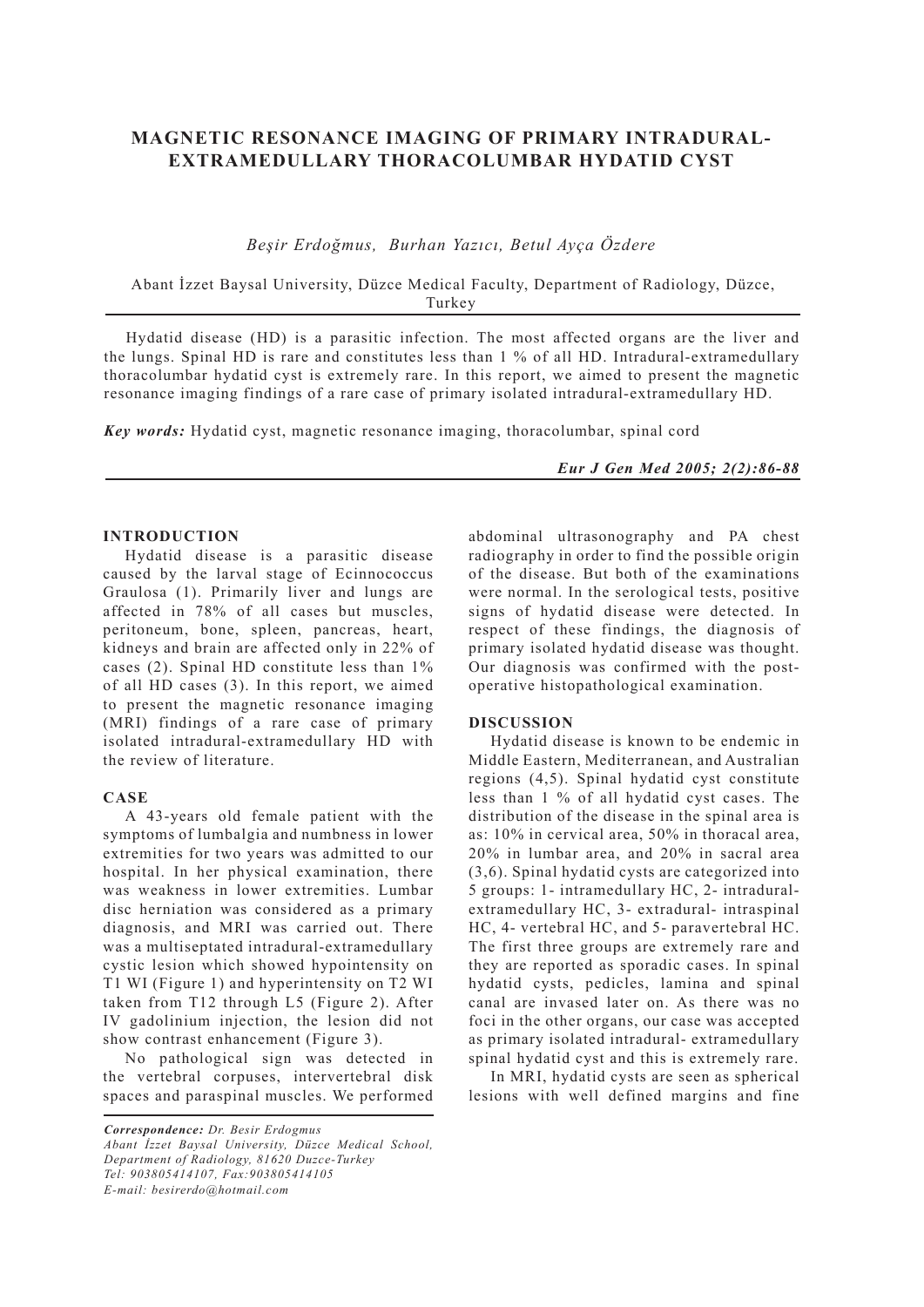

**Figure 1. Sagittal T1 weighted MR image shows multiple-multiseptate, hypointense cystic lesion.** 

walls (5,6). The fluid content of HC is isointense with CSF on T1 and T2 WI, but the cyst wall is seen as rim shaped which has low signal intensity on T1 WI and T2 WI on MRI. After iv contrast injection, the rim generally



**Figure 3. Axial contrast enhanced T1 weighted MR image shows thin walled (black arrow) and smooth cystic lesion which compresses the spinal cord to right side (white arrow).**



**Figure 2. T2- weighted image shows hyperintense, intradural-extramedullary cystic lesion at Th 12- L5 level (white arrows).** 

does not enhance, and calcification of the wall of the cyst is rare (3). Enhanced ringshaped wall can be seen if the cyst is infected (1). In our case, no contrast enhancement or calcification was present.

In the differential diagnosis of HC, cystic metastasis, abcesses, spondylitis and sacrococcygeal chordoma should be considered. Osteoporosis, sclerosis and intervertebral disk degeneration are seen in tuberculosis, but are not observed in HD (3,7). Chordoma shows a lytic, destructive, mixed solid and cystic lesions. An associated anterior or lateral soft tissue mass is often present (8). Metastasis shows pedicle destruction, multifocal lytic vertebral body lesions, pathologic compression fracture and paraspinous soft tissue mass (9).

As a conclusion, primary spinal HD's are rare (10). Among these, isolated intraduralextramedullary thoracolumbar hydatid cyst cases are extremely rare. In the pre-operative period, MRI is a useful imaging modality in diagnosis of spinal HD and can act a crucial role in the management of treatment.